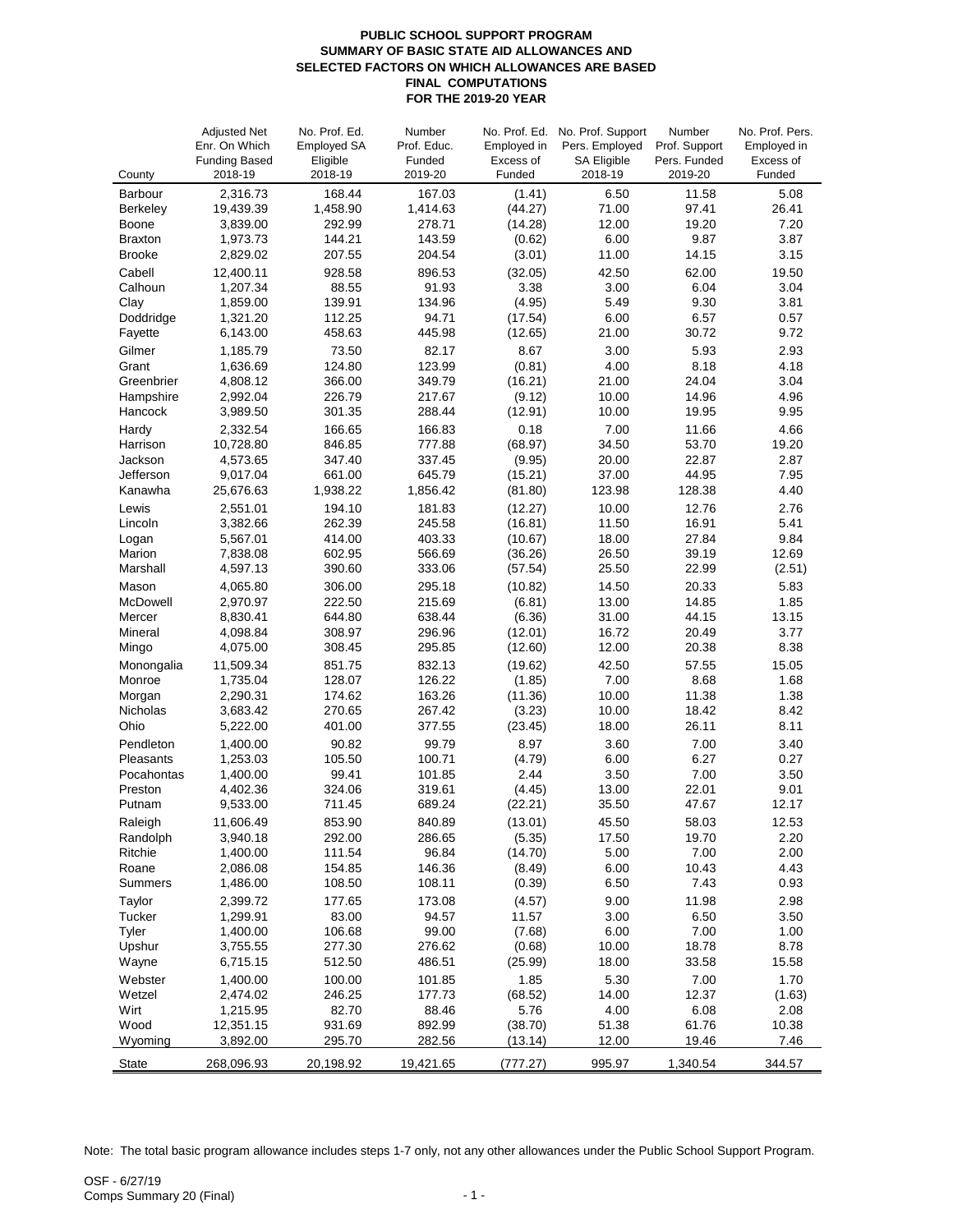## **PUBLIC SCHOOL SUPPORT PROGRAM SUMMARY OF BASIC STATE AID ALLOWANCES AND SELECTED FACTORS ON WHICH ALLOWANCES ARE BASED FINAL COMPUTATIONS FOR THE 2019-20 YEAR**

OSF - 6/27/19 Comps Summary 20 (Final)  $-2$  -

|                               | No. SP                        | Number            | No. SP              |                                   |                              |                      | <b>Basic</b>               |
|-------------------------------|-------------------------------|-------------------|---------------------|-----------------------------------|------------------------------|----------------------|----------------------------|
|                               | Employed                      | Service Pers.     | Employed in         | Total                             |                              |                      | <b>State Aid</b>           |
| County                        | <b>SA Eligible</b><br>2018-19 | Funded<br>2019-20 | Excess of<br>Funded | <b>Basic Program</b><br>Allowance | Local<br>Share               | Other<br>Adjustments | Allowance<br>(Final Comps) |
| <b>Barbour</b>                | 106.83                        | 104.14            | (2.69)              | $\mathfrak{S}$<br>15,394,904      | \$<br>(3,221,363)            | \$                   | \$<br>12,173,541           |
| <b>Berkeley</b>               | 962.58                        | 858.34            | (104.24)            | 121,349,879                       | (23, 792, 831)               | (617, 769)           | 96,939,279                 |
| <b>Boone</b>                  | 188.01                        | 173.14            | (14.87)             | 24,217,257                        | (4,539,022)                  |                      | 19,678,235                 |
| <b>Braxton</b>                | 92.25                         | 90.16             | (2.09)              | 12,988,910                        | (3,437,667)                  |                      | 9,551,243                  |
| <b>Brooke</b>                 | 177.95                        | 124.39            | (53.56)             | 18,114,957                        | (5,691,916)                  | (30, 975)            | 12,392,066                 |
| Cabell                        | 621.84                        | 545.23            | (76.60)             | 77,278,271                        | (18, 399, 198)               |                      | 58,879,073                 |
| Calhoun                       | 58.81                         | 56.36             | (2.45)              | 8,216,227                         | (1,047,847)                  |                      | 7,168,380                  |
| Clay                          | 92.47                         | 83.84             | (8.63)              | 12,728,915                        | (1, 193, 247)                |                      | 11,535,668                 |
| Doddridge                     | 81.60                         | 59.62             | (21.98)             | 8,712,985                         | (8,712,985)                  |                      |                            |
| Fayette                       | 303.92                        | 277.05            | (26.87)             | 39,460,652                        | (7,035,933)                  |                      | 32,424,719                 |
| Gilmer                        | 50.38                         | 52.95             | 2.57                | 7,515,064                         | (1,467,564)                  |                      | 6,047,500                  |
| Grant                         | 78.98                         | 76.36             | (2.62)              | 11,424,146                        | (5,838,044)                  |                      | 5,586,102                  |
| Greenbrier                    | 269.82                        | 219.64            | (50.19)             | 31,136,781                        | (7,825,687)                  |                      | 23,311,094                 |
| Hampshire                     | 150.33                        | 136.68            | (13.66)             | 20,122,469                        | (5,999,077)                  |                      | 14,123,392                 |
| Hancock                       | 201.14                        | 175.42            | (25.72)             | 24,555,172                        | (5,527,572)                  | 30,934               | 19,058,534                 |
| Hardy                         | 105.07                        | 105.62            | 0.56                | 15,210,217                        | (4,550,503)                  |                      | 10,659,714                 |
| Harrison                      | 508.62                        | 472.89            | (35.73)             | 67,209,519                        | (20, 485, 416)               |                      | 46,724,103                 |
| Jackson                       | 230.93                        | 207.99            | (22.94)             | 29,989,070                        | (7, 351, 168)                | (408)                | 22,637,494                 |
| Jefferson                     | 500.89                        | 394.07            | (106.82)            | 55,631,534                        | (15, 717, 418)               |                      | 39,914,116                 |
| Kanawha                       | 1,301.01                      | 1,129.00          | (172.00)            | 158,425,180                       | (48, 719, 261)               | (3,708)              | 109,702,211                |
| Lewis                         | 144.88                        | 114.04            | (30.83)             | 16,273,455                        | (4,756,085)                  |                      | 11,517,370                 |
| Lincoln                       | 186.08                        | 152.56            | (33.53)             | 22,556,151                        | (2,263,367)                  | 634                  | 20,293,418                 |
| Logan                         | 311.20                        | 247.90            | (63.30)             | 35,493,870                        | (6,697,195)                  |                      | 28,796,675                 |
| <b>Marion</b>                 | 467.07                        | 344.64            | (122.43)            | 48,472,978                        | (12, 518, 148)               |                      | 35,954,830                 |
| Marshall                      | 298.80                        | 204.71            | (94.09)             | 28,136,722                        | (21, 981, 177)               |                      | 6,155,545                  |
| Mason                         | 237.45                        | 183.37            | (54.09)             | 25,906,960                        | (5,335,433)                  |                      | 20,571,527                 |
| <b>McDowell</b>               | 161.46                        | 133.99            | (27.47)             | 19,773,873                        | (3,911,466)                  |                      | 15,862,407                 |
| Mercer                        | 423.41                        | 388.27            | (35.14)             | 54,765,699                        | (9,307,476)                  | (1,834)              | 45,456,389                 |
| <b>Mineral</b>                | 207.18                        | 182.52            | (24.66)             | 26,953,670                        | (4,862,588)                  |                      | 22,091,082                 |
| Mingo                         | 201.12                        | 183.78            | (17.34)             | 26,605,549                        | (4,487,432)                  |                      | 22,118,117                 |
| Monongalia                    | 562.20                        | 506.07            | (56.14)             | 71,630,255                        | (27, 223, 872)               | (953, 830)           | 43,452,553                 |
| Monroe                        | 82.35                         | 79.26             | (3.09)              | 11,629,597                        | (2,066,236)                  |                      | 9,563,361                  |
| Morgan<br><b>Nicholas</b>     | 111.69<br>189.30              | 102.11<br>166.12  | (9.59)<br>(23.17)   | 14,517,918<br>24,111,112          | (4,355,401)<br>(4, 543, 742) | (122)<br>(53, 192)   | 10,162,395<br>19,514,178   |
| Ohio                          | 273.96                        | 229.61            | (44.35)             | 32, 161, 634                      | (11, 296, 238)               |                      | 20,865,396                 |
|                               |                               |                   | 3.47                |                                   |                              |                      |                            |
| Pendleton<br><b>Pleasants</b> | 59.82<br>72.39                | 63.29<br>59.24    | (13.15)             | 9,268,114<br>8,577,128            | (2,340,205)<br>(2,376,117)   | (615,000)            | 6,927,909<br>5,586,011     |
| Pocahontas                    | 68.94                         | 63.95             | (4.99)              | 9,447,486                         | (3,289,513)                  |                      | 6,157,973                  |
| Preston                       | 203.98                        | 198.55            | (5.43)              | 28,998,813                        | (6,638,417)                  |                      | 22,360,396                 |
| Putnam                        | 458.85                        | 419.17            | (39.68)             | 58,400,965                        | (14, 781, 747)               | (11, 430)            | 43,607,788                 |
| Raleigh                       | 554.46                        | 516.84            | (37.62)             | 72,164,610                        | (15,538,287)                 | (17,057)             | 56,609,266                 |
| Randolph                      | 187.60                        | 179.99            | (7.62)              | 26,133,827                        | (6,521,121)                  |                      | 19,612,706                 |
| Ritchie                       | 76.80                         | 62.55             | (14.25)             | 9,117,015                         | (6,518,749)                  |                      | 2,598,266                  |
| Roane                         | 105.89                        | 93.58             | (12.31)             | 13,424,230                        | (2,431,728)                  |                      | 10,992,502                 |
| <b>Summers</b>                | 73.45                         | 67.88             | (5.57)              | 9,764,061                         | (2,626,143)                  |                      | 7,137,918                  |
| Taylor                        | 117.38                        | 106.46            | (10.92)             | 15,376,804                        | (4,559,037)                  |                      | 10,817,767                 |
| <b>Tucker</b>                 | 53.18                         | 59.38             | 6.20                | 8,635,276                         | (3, 178, 246)                |                      | 5,457,030                  |
| <b>Tyler</b>                  | 77.37                         | 63.15             | (14.21)             | 9,011,018                         | (7,791,102)                  |                      | 1,219,916                  |
| Upshur                        | 184.72                        | 168.59            | (16.13)             | 24,810,972                        | (5,633,497)                  | (6, 169)             | 19,171,306                 |
| Wayne                         | 358.76                        | 299.03            | (59.73)             | 43,258,717                        | (6,274,006)                  |                      | 36,984,711                 |
| Webster                       | 65.84                         | 63.95             | (1.89)              | 9,414,125                         | (1,451,846)                  |                      | 7,962,279                  |
| Wetzel                        | 175.48                        | 111.05            | (64.43)             | 16,042,768                        | (11,999,542)                 | (131, 334)           | 3,911,892                  |
| Wirt                          | 55.05                         | 55.55             | 0.50                | 7,651,038                         | (931, 029)                   |                      | 6,720,009                  |
| Wood                          | 609.31                        | 543.08            | (66.22)             | 76,410,814                        | (16, 372, 305)               | (270,058)            | 59,768,451                 |
| Wyoming                       | 203.72                        | 175.53            | (28.19)             | 24,952,902                        | (4,550,398)                  |                      | 20,402,504                 |
| <b>State</b>                  | 13,704.55                     | 11,932.62         | (1,771.94)          | \$1,699,532,235                   | \$ (451, 962, 610)           | \$ (2,681,318)       | \$<br>1,244,888,307        |

Note: The total basic program allowance includes steps 1-7 only, not any other allowances under the Public School Support Program.